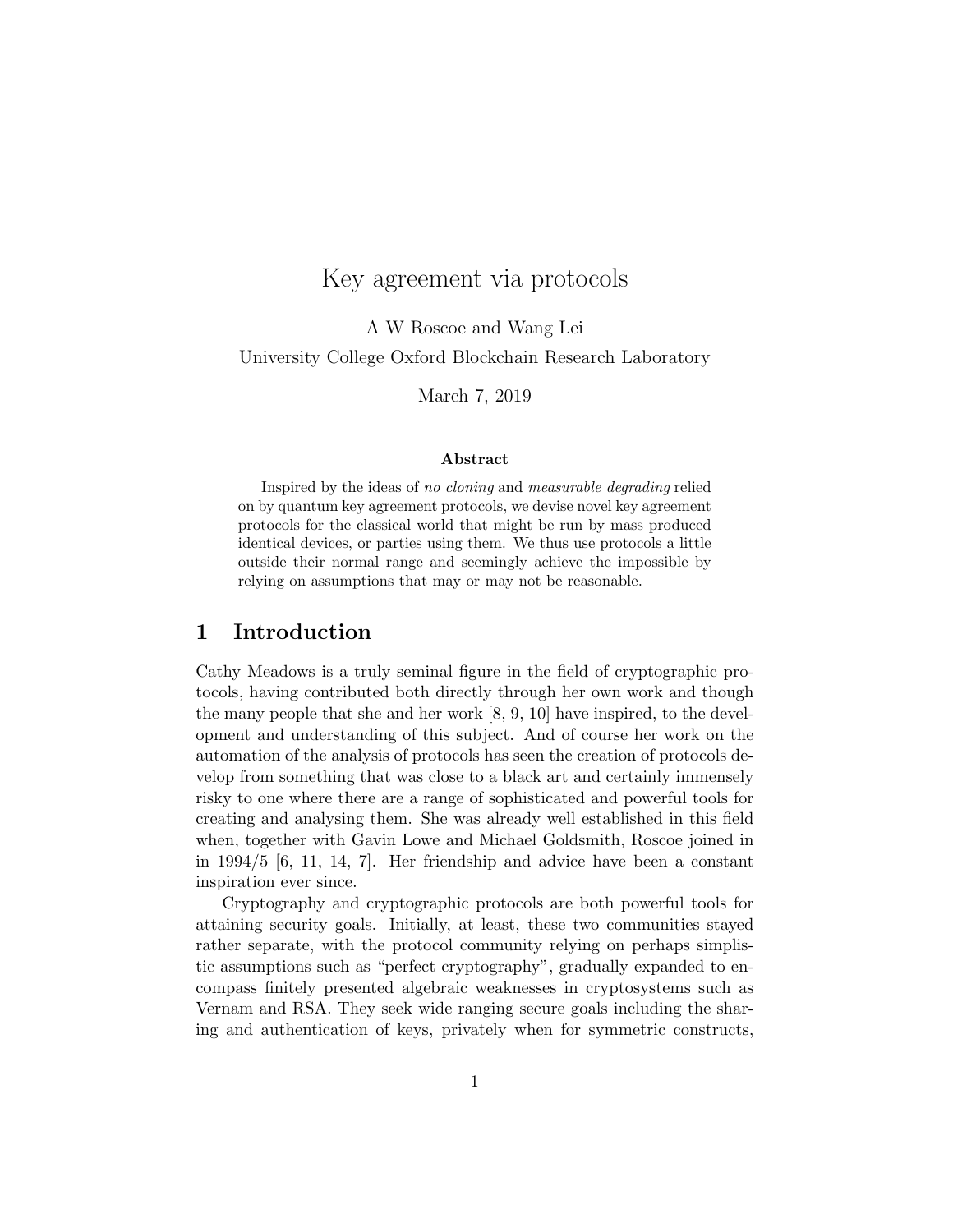achieving transactions such as the transfer of value, voting or consensus, or achieving a linked and authenticated data stream. Cryptographers have sought lower level proofs about the cryptographic constructs themselves. Historically there have not been sufficient links between the two groups, though there have been better integration recently through [1, 5] etc.

In this paper we show a case in which it is possible, under assumptions, to replace cryptography that we do not want to use by protocols that only use totally standard symmetric ciphers and hash functions. In a strong sense we are moving a problem from the world of cryptography to the world of cryptographic protocols.

Our goal is to find replacements for asymmetric constructs such as public key cryptosystems, associated signature and Diffie Hellman variants. The reasons for wanting to do this are well known:

- 1 These forms of calculation are often too resource hungry for lightweight applications such as IoT nodes.
- 2 Quantum computers are known [15] to undermine the best known such methods once built, and our knowledge of what they can solve is poor. There is much to be said for not relying on the post quantum security of anything beyond hashing and symmetric crypto. The most convincing argument for this is that if either of these were to go it seems as there would be no basis left at all for creating communications security. It is very possible that a post-quantum cryptosystem that went beyond this would be vulnerable to novel quantum algorithms. And of course if a new model of post-quantum cryptography based on lattices etc turned out to be less efficient in computation and space than Diffie-Hellman, RSA etc, then the need for

Both of these provide us with good reason for following the aqproach we do.

In other words we want to build asymmetric encryptions, secret key exchange and efficient signature mechanisms using protocols created from generic and sufficiently long cryptographic hash functions, and sufficiently secure symmetric encryptions.

Notwithstanding the possibilities of Merkel puzzles and similar, which (given that they are based on searching) are in fact probably vulnerable to quantum computers through Grover's algorithm, offer little security, it is seemingly impossible to achieve the above goals within standard models of how protocols and their implementations are constructed.

It seems that we need some clever idea or deus ex machina to help us. The one we choose is that we rely on hardened physical security of the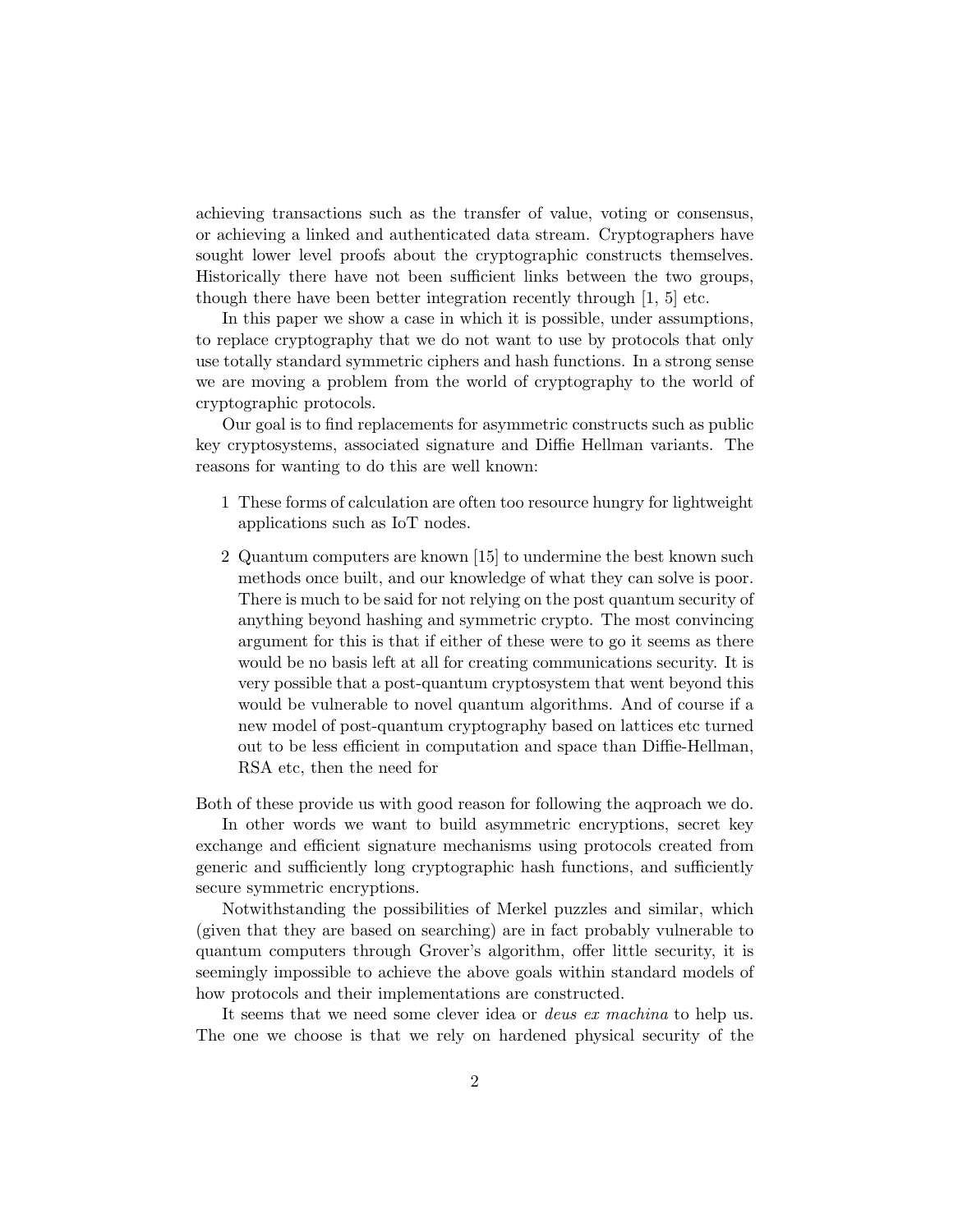devices the protocols are implemented on. Specifically we assume we can create devices meeting the following specifications.

- a The device provides a simple well defined cryptographic and perhaps protocol service identically for all.
- b Perhaps contain a key, identical in all devices, that is available to the above service to use.
- c The key cannot me extracted by an attacker
- d No unadvertised functionality of the device is obtainable by anyone.

Conditions c and d amount to a pretty strong assumption of the device not being vulnerable to reverse engineering. In this paper we do not comment on how easy or difficult it may be to attain these goals, other than to say that one would naturally expect that the more expensive and customised the manufacturing technology is, the better the resistance will be. Even if the individual devices are moderately costly, the benefit of having them all identical and not requiring the post-manufacture or individual initialisation and management of keys will be considerable.

Resistance to reverse engineering is a popular research topic in areas like digital rights mechanism, and has various technologies that implement degrees of it in general such as Hardware Security Modules which tend to be elaborate and expensive, and SGX enclaves on Intel processors.

The possibly lower security threshold and certainly low energy threshold for IoT makes this the most likely initial application, in the authors' opinion.

For the purposes of the present paper the reader is asked to put this sort of question on one side and treat the core problem as an intellectual exercise. In essence, in a long mathematical tradition, we are reducing one difficult problem to another.

Our assumptions imply that no a priori key management mechanisms are required. We can rely on them working out their own keys in situ. This is a huge and attractive simplification.

#### 2 Background

Asymmetric cryptography provides the core that supports most of modern security by establishing secret keys and implementing signature. Unfortunately the two problems highlighted in the introduction mean we have to look elsewhere than the traditional methods which become expensive as the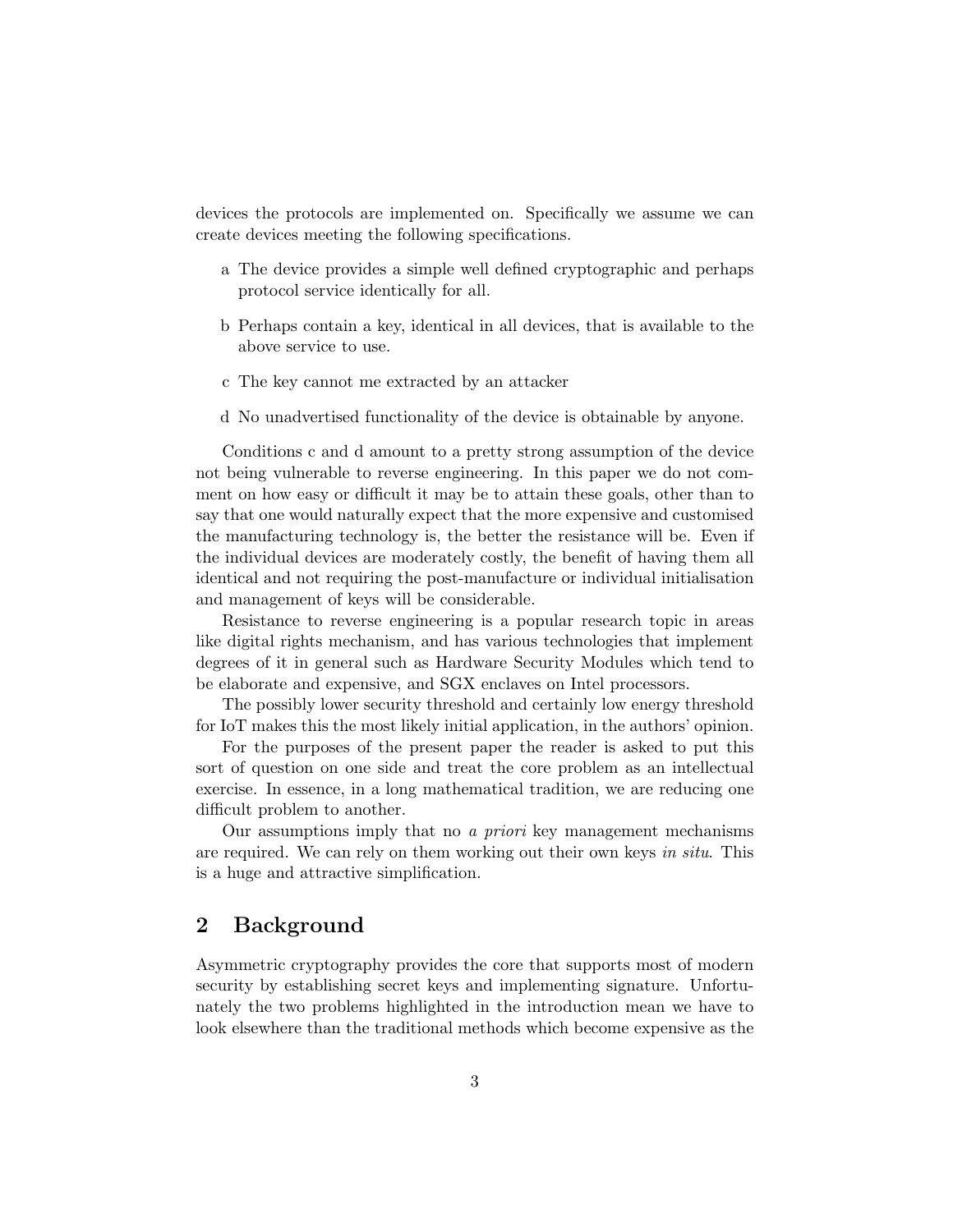power of the conventional attacker grows and quantum computers that can run Shor's and Grover's algorithms get closer.

The second of these has generated a great deal of research on models of signature and asymmetric cryptography that are not thought to be vulnerable to quantum computers. It is generally believed that standard means of cryptographic hashing are or can be made invulnerable, and strong enough symmetric cryptography such as AES similarly, provided a small multiple (typically 1.5 or 2 depending on the detail) is applied to the number of bits involved. However these do not obviously solve the problem since they do not obviously provide an alternative. Much of the work is devoted to lattice-based cryptography, seen by some as the most promising asymmetric prospect. This paper concentrates on uses of conventional primitives in non-standard ways.

The methods we describe are extremely efficient in the amount of cryptographic calculation required and therefore offer prospects of security to applications such as IoT where asymmetric cryptography is barred on cost grounds rather than only because of the worry of future quantum computers.

#### 3 Key agreement

The concepts below were developed from one of the key ideas underpinning quantum key exchange [2], namely that it is impossible to clone a particle passed from one party to another without disturbing the system, thereby making it and similar activity by an attacker discoverable. This led to the question of how you might create, and exploit, non-clonable transmissions in the classical world.

We imagine that the world is populated by *widgets* that communicate at two levels: with their local users over secure channels (i.e. ones that we do not have to make secure), and through the ether (such as internet or radio waves) which we suppose to be run on Dolev-Yao lines where messages can be copied, blocked or faked at will. To counter this we imagine that the widgets are built to resist reverse engineering and out-of-spec use and so will not reveal their internal secrets.

All these widgets are identical. If A and B hold one each and want to exchange a key secretly with each other via their widgets, how can they do so and be sure they have not been talking to Eve instead, and know that Eve cannot have acted like a man-in-the-middle or have used one of more of her own widgets to obtain their key?

We are trying to design ones that allow a pair of nodes that own them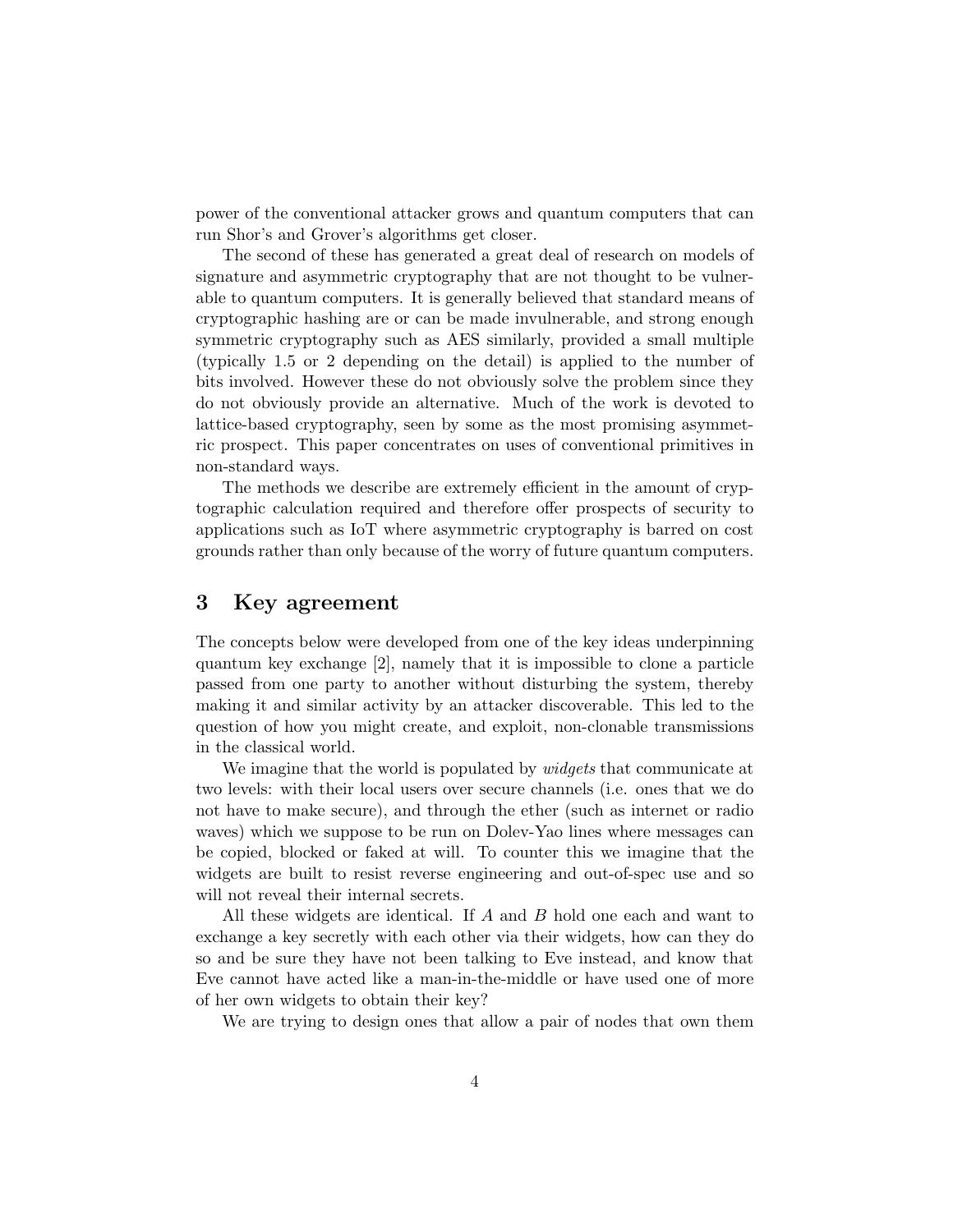the ability to run a protocol that gives them the equivalent of running Diffie-Hellman in the conventional pre-quantum world.

We must make widgets able to talk in a way which is secret (to all but other suitably prepared widgets) and such that they guarantee no cloning of messages. This solves some of the problems above.

To do this we will assume they use a secret ms (master secret) that is known to all widgets and no-one else. We could use this to encrypt things  $X$ they want to send to each other as  $\{X\}_{ms}$ . However this would mean that there was a lot of traffic encrypted under ms creating the danger of it being revealed by cryptanalysis. We will therefore use it in more subtle ways.

Because all widgets are identical, Alice cannot tell whether she is talking to Bob's or Eve's. There is no need for us to worry about this, because this is a familiar situation. If Alice was using Diffie-Hellman then that would not of itself tell her who she was running it with. With Diffie-Hellman we need to use authentication so Alice and Bob can confirm that they were talking with each other, and the same will be true here. What we need to confirm is that if Alice and Bob do share a key through use of the widgets, then no-one else shares it. What we want, in effect, is that our widget provides, in a post-quantum world, the same guarantees that doing Diffie-Hellman computation provides in a classical one.

In the world of Diffie-Hellman, this can be achieved by having Alice and Bob agree over an authentic but not private channel on the hash of the key they have developed. A belt-and-braces approach would for be for them to include not only the key but also their  $g^x$  and  $g^y$  and p and g in this hash. We can clearly adopt an analogous approach here, or use some (perhaps hash-based) cryptographic signature to authenticate common ownership.

Imagine first that Alice simply wishes to create a new key X and send it securely to partner Bob via such widgets A and B (which do not have actual identities, but are the ones they own).

Protocol L1

0. Alice -> A: X 1.  $A \rightarrow B$  : go 2. B -> A : {NB}\_ms NB is a fresh random nonce 3. A  $\rightarrow$  B :  $\{X, NB\}$ \_ms 4. B -> Bob : X

This would be followed by a phase in which Alice and Bob agree over another authentic channel that they have both got, say hash(X). (This confirms but does not reveal X.)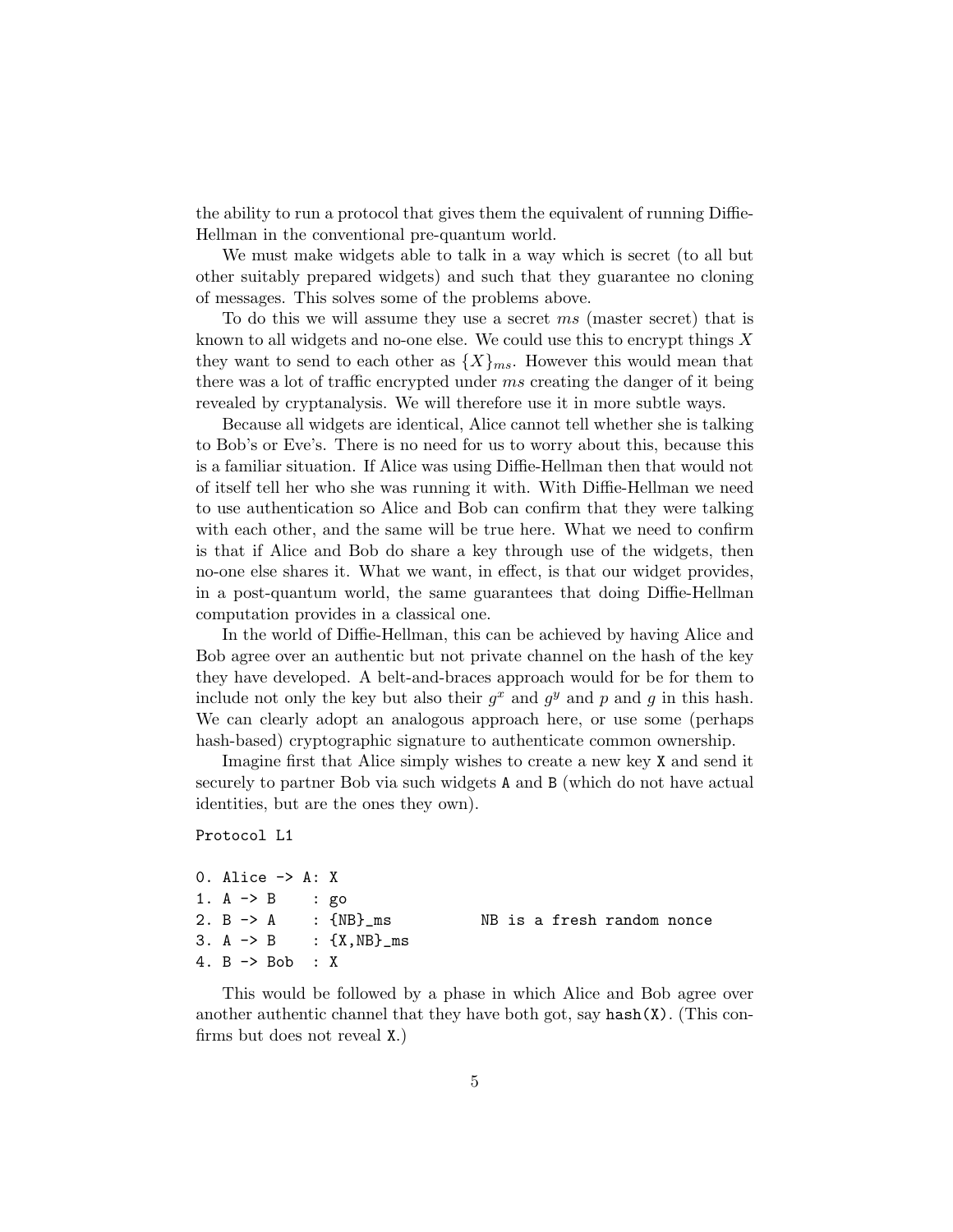Here messages 0 and 4 are the message being communicated from A's user Alice to A, and B to B's user Bob. go is just a signal to B to start. It then sends  $N_B$ , a random fresh nonce, which is included by A with X in Message 3, with  $B$  refusing to accept this message unless its own nonce is included. (The names  $A$  and  $B$  are included here for clarity to us: they do not really exist and the widgets do not know them, at least in any secure sense). All communications between a user and his/her widget are assumed to be secure.

Depending on the implementation A and B might communicate directly via the Dolev-Yao medium or might have Alice and Bob do so for on their behalves.

We assume that as soon as the value  $X$  or  $N_B$  has performed its role in the protocol for  $A$  or  $B$ , the widget forgets it, and will not perform any other series of messages than those required to perform the sender or receiver role in the above. In particular Alice's will never re-use  $N_B$  and Bob's will accept at most one Message 3 for each  $N_B$  it generates.

For any such protocol we require that the sender  $A$  only sends  $X$  on once it has received an entropy from the receiver  $B$ , and that this send of  $X$  is both confidential and only successful when this entropy is bound up with X in some chosen way. The above is one way of achieving this; we will see more later. The entropy must be fresh and unguessable, and the data must be forgotten by the nodes as soon as possible, and not re-used.

The above protocol is not ideal because encryption under ms is overused. One way of fixing this is

Protocol L2

```
0. Alice -> A: X
1. A -> B : NA NA is a fresh random nonce
both widgets compute ks = hash(NA, ms)2. B -> A : {NB} \ {ks} NB is a fresh random nonce
3. A \rightarrow B : \{X, NB\} \{ks\}4. B -> Bob : X
```
The guarantee provided by such a protocol is that any  $X$  a node sends reaches the user of at most one other widget. Eve can divert the messages from  $B$  to  $E$ , which will lead to her receiving  $X$ . But she cannot persuade both  $B$  and  $E$  to reveal  $X$ , because to do this she would need to get  $X$ paired with two different nonces  $N_B$  and  $N_E$ . And A pairs X with one and forgets it. Note that this contributes towards the no-cloning of X.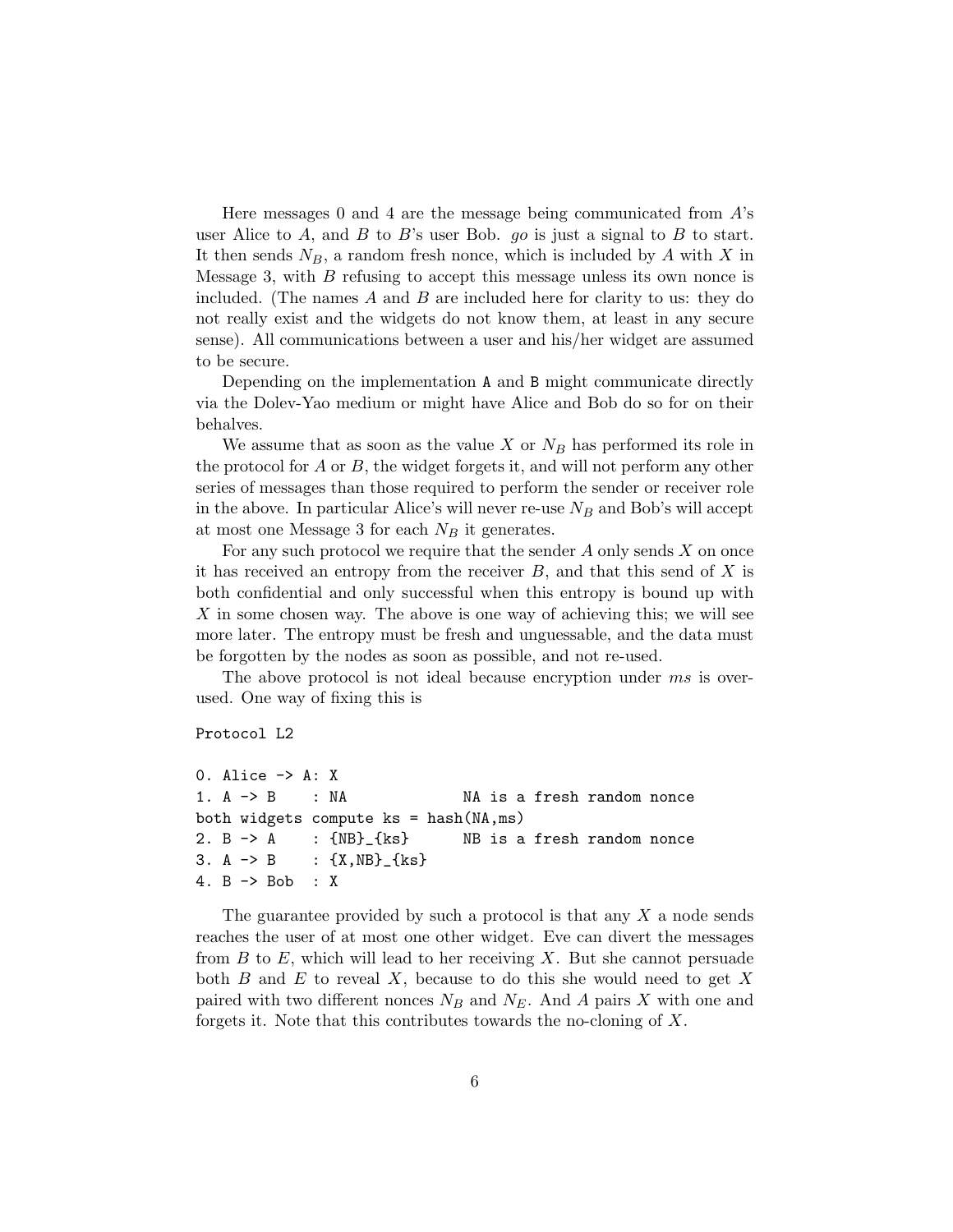Thus using these, Alice knows that any X she sends reaches at most one party, who might be Bob, and Bob knows that any he received came from someone, who might be Alice. This is very like the logical properties of Diffie-Hellman: anyone who runs the interchange through their widget knows they share a secret X with someone, but does not know who.

Crucial to understanding these protocols is that the widget B generates a unique ticket for each session, namely NB. It will never accept more than one message with any given ticket, and no widget will accept a message with any ticket other than the one it has itself generated.

If we assume that Alice and Bob have an authentic but not secret channel between them, namely one that can be overheard but where they know conclusively that they are talking to each other, they can compare the hashes of an X sent by Alice and one received by Bob to check they are the same. Does this prove that no-one else other than the two of them knows  $X$  (on the assumption that it is an entropy created by Alice that is unguessable)?

The answer to this is "no" because we have not eliminated the possibility of a man in the middle (MITM). Eve might own two widgets  $E$  and  $F$ . She gets  $E$  to obtain  $X$  from  $A$  and then has  $F$  send the same  $X$  to  $B$ . She then knows X even though Alice and Bob agree on it. How can we prevent this? In essence the protocols and our assumptions about widgets ensure that X cannot be copied inside the world of widgets: the above protocols are linear in the same sense as linear logic, but they do not prevent copying  $X$  outside this realm and passing it on.

It follows that protocols L1 and L2 do not meet our requirments: they do not guarantee secure key exchange.

Again taking a clue from the quantum key exchange world, one solution to this is to have  $A$  and/or  $B$  degrade  $X$  in such a way that the test of agreement assumes a single degrading, but does not permit two.

Two interesting forms of degrading are:

- Hashing: if the protocol is modified so that widget  $B$  outputs hash $(X)$ rather than X, then the MITM attack above hashes X twice. If Alice and Bob compare hash(hash(X)) with hash(Y), where Y is  $B$ 's output, they can easily detect the MITM. The approach to sharing a key could then be that Alice sends a pre-key random value  $X$  to  $A$ , with the hope that  $k = \text{hash}(X)$  will be delivered to Bob by B. The actual key is then k. (Alternatively the value X can be hashed just by A or by both widgets. If both then the check would have to be different and the natural key would be  $hash(hash(X))$ .
- Delay: node  $B$  delays the last message by interval  $T$ . Bob only accepts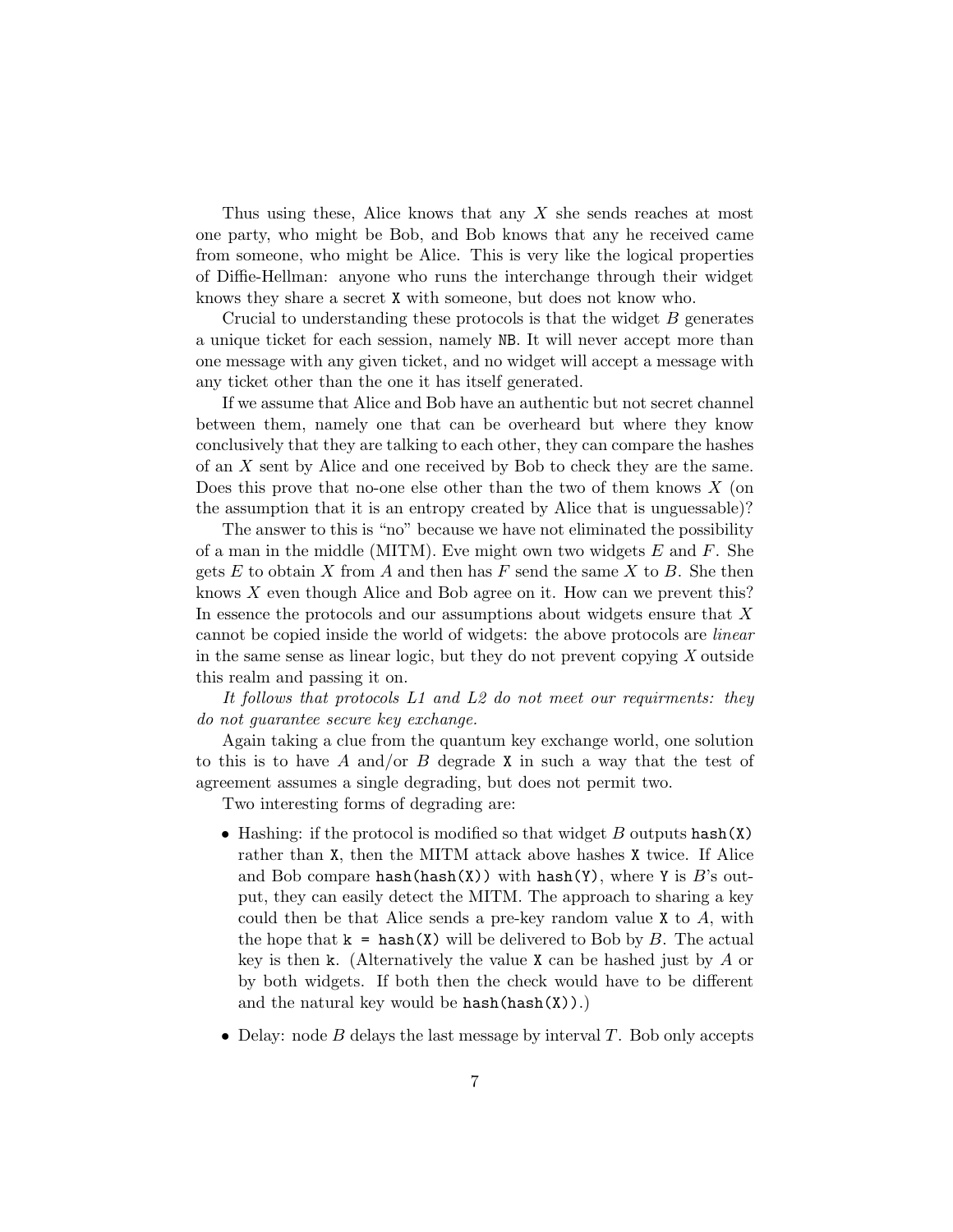X if received  $\langle 2T \rangle$  from Alice's send. This time can be sent authentically from Alice to Bob over the same channel used for comparing the keys at either end as part of the key checking. Note that this mechanism allows any message to passed from Alice to Bob, rather than the scrambled  $hash(X)$  of the first.

Both of these provide the opportunity for Alice and Bob to exclude the man in the middle on the assumption that they sent/received their messages via a widget, and that the only thing that can be done with a widget is to use it according to its functional specification.

We are thus relying that, even though Eve may own a number of widgets identical to Alice's and Bob's, she cannot use these to decrypt the messages that go between Alice's, Bob's or anyone else's widgets other than by performing a complete protocol, and she cannot extract anything other than the intended outputs from them.

With the use of hashing as degrading the above protocols become

Protocol KA1

| 0. Alice $\rightarrow$ A: X         |                          |                            |
|-------------------------------------|--------------------------|----------------------------|
| 1. A $\rightarrow$ B                | : 80                     |                            |
| $2. B \rightarrow A$ : $\{NB\}$ ms  |                          | NB is a fresh random nonce |
| 3. A $\rightarrow$ B                | : $\{X,NB\}_{\text{ms}}$ |                            |
| 4. B $\rightarrow$ Bob : hash $(X)$ |                          | hash computed by B         |
|                                     |                          | Bob has no access to X.    |

Of course the above is sub-optimal because it over uses encryption under ms.

```
Protocol KA2
```

```
0. Alice -> A: X
1. A \rightarrow B : NA NA is a fresh random nonce
both widgets compute ks = hash(NA, ms)2. B \rightarrow A : \{NB\}<sub>(ks)</sub> NB is a fresh random nonce
3. A \rightarrow B : \{X, NB\} \{ks\}4. B \rightarrow Bob : hash(X) hash computed by B
                                Bob has no access to X.
```
The KA in these names stands for key agreement. In each case we assume that  $A$  is obliged to invent a new fresh entropy  $X$  for each key she wants to share.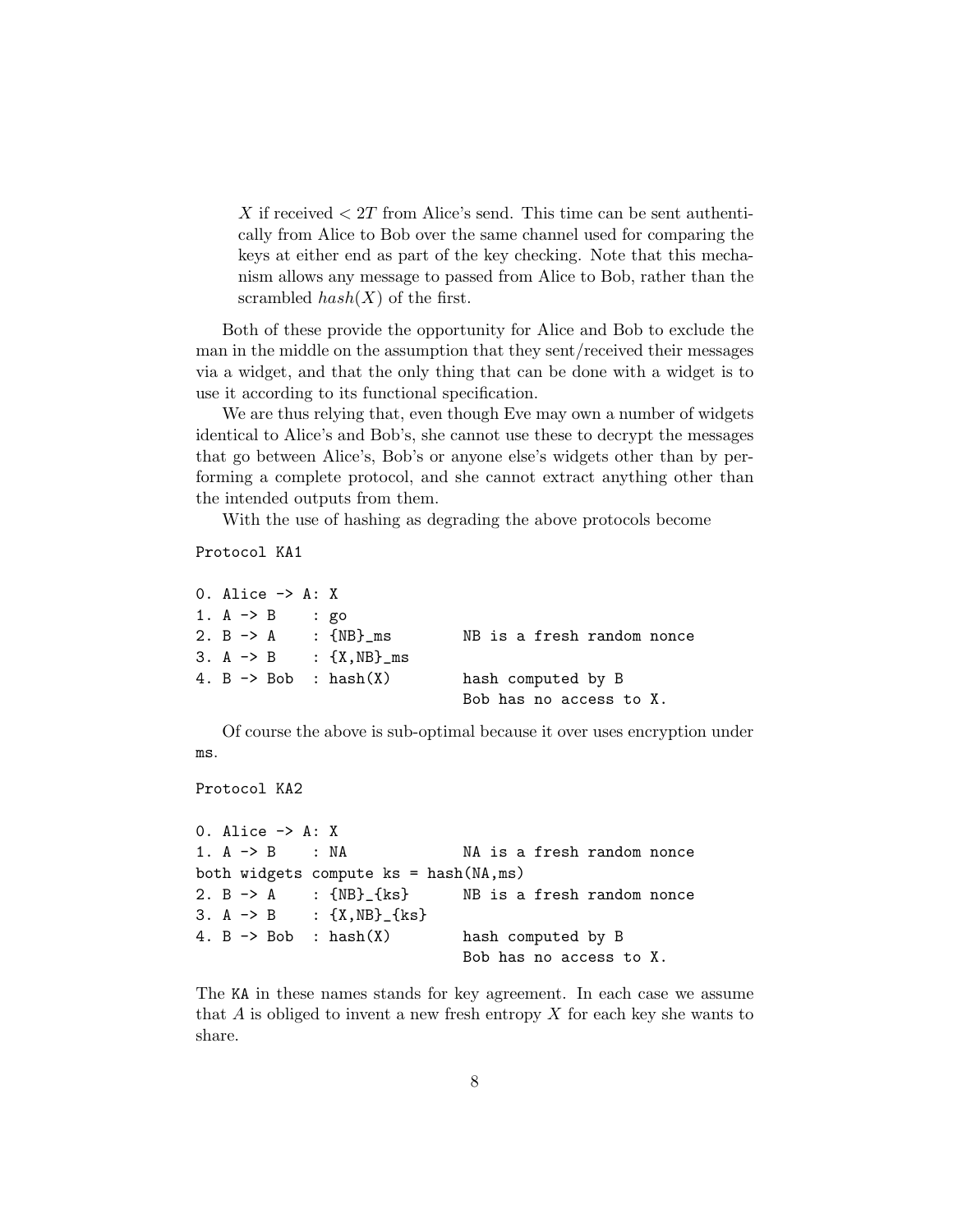The delay variant of these protocols is intriguing because it allows secret transmission from Alice to Bob without them even having to know keys. The only problem is that Alice has to check that it really is Bob she has shared the secret with since she cannot be sure in advance.

#### 4 Reducing the role of the widget

What is it essential for a widget to do? The ones implied in the previous section need to hold on to a long-term secret, and perform specified calculations utilising that secret. These things appear to be necessary. However they also need to hold a certain amount of state, generate random numbers, and hold onto temporary variables such as the nonce NB. These things do not seem so obviously necessary, and when we are trying to build something that cannot be reverse engineered it is as well to keep it as simple as possible.

Let us first examine the issue of random numbers: NB is generated by  $B$ in both protocols and in the second one  $A$  also generates NA. NA is used to generate a fresh key for sending NB. Strictly speaking, it does not seem to be necessary to encrypt NB at all in these protocols: its role in the protocols is, in essence, to prevent any other recipient  $E$  accepting the message that A sends to B in this protocol. Another E would not have generated this NB.

The following is based stripping the protocols above to the bone, and leaving all the creation of random numbers and remembering of them to ALice and Bob as opposed to the widgets. The biggest trick here is making sure that NB can still only be used by Bob to obtain the transmission, and never allows any other agent to get at it.

Protocol KA3

```
1. Alice -> Bob: go
3. Bob -> Alice : hash(NB)
3. Alice \rightarrow A:(X, \text{hash}(NB))ks = hash(hash(NB),ms)4. A \rightarrow B : \{X, hash(NB)\} \{ks\}4a: Bob -> B : NB enabling B to compute ks and decrypt Message 3
        X (in B) := this decryption
5. B \rightarrow Bob : hash(X) hash computed by B
```
Here is is Bob's duty to ensure the freshness and secrecy of NB: if he re-uses a value then the no-copying property does not hold.

This results in widgets that do not need state, all they have to do is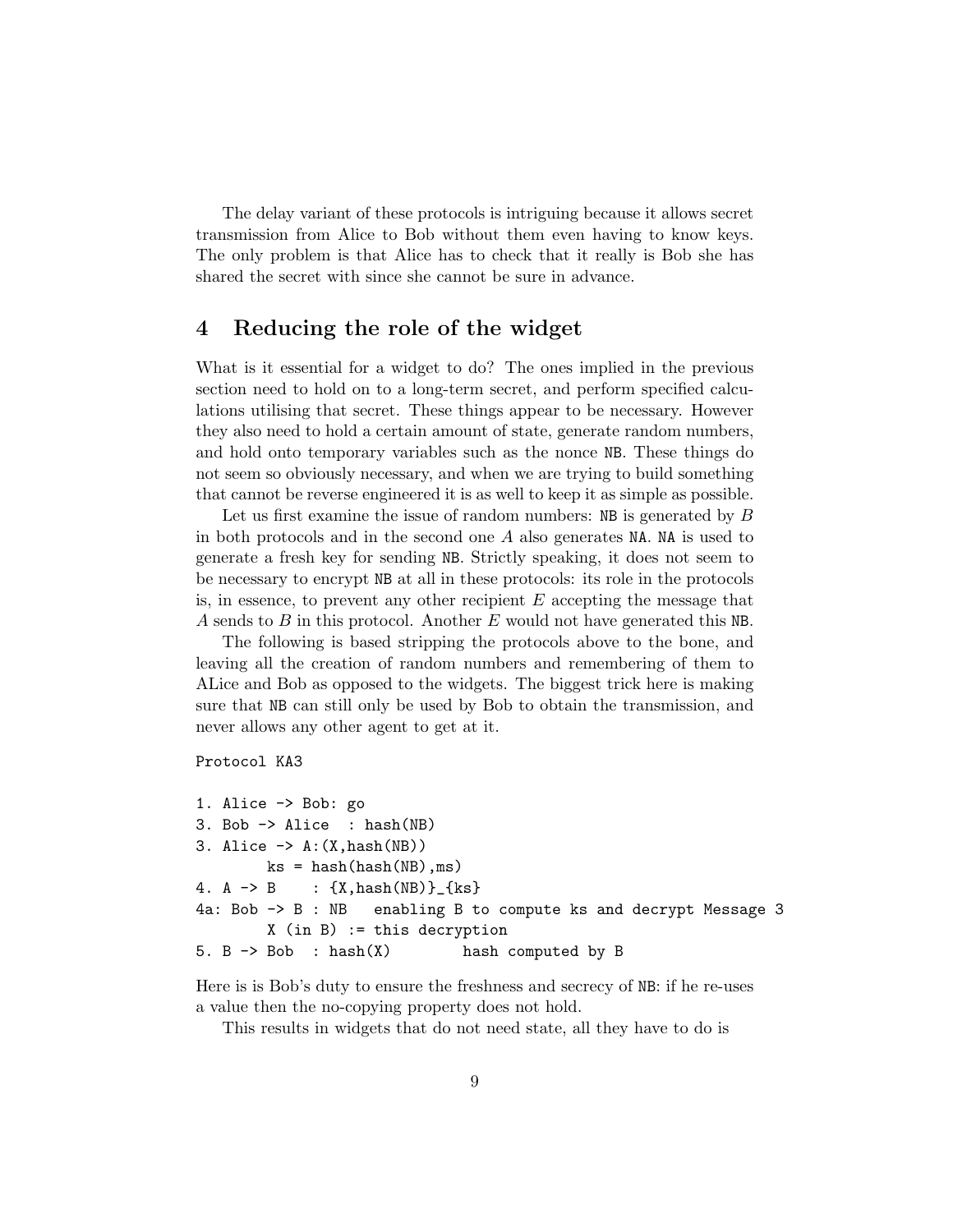- At A: Given (X, hash(NB)) compute {X, hash(NB)} ks in an atomic fashion.
- At  $B$ : Given encryption Y and NB, compute decrypt (hash(hash(NB,ms)), Y) in an atomic fashion.
- In both cases with no intermeditate calculations or data availabile.

We are thus getting Alice and Bob to remember the state, not the widgets. The important difference here is that we are making B decrypt the packet under the still-secret  $NB$ , which has never been seen by anyone other than Bob before. So here NB is acting as a secret key that Bob retains for himself to unlock the message he has triggered with hash(NB). Because no other widget ever knows NB, no-one else can get at the value hash(X).

The rationale here for degrading  $X$  to hash $(X)$  are exactly the same as they were with KA1 and KA2.

The basic rationale for degrading NB to hash(NB) in most of this protocol is essentially the same as the rationale for degrading  $X$  to hash $(X)$ : it prevents an attack based on copying. This seems to what is required to move from a situation where  $A$  or  $B$  is trustily generating random values to one where they accept values from their users who might not be so trustworthy in general. One might infer that if we did not let A input a pre-key from Alice ubt instead create it internally, then degrading would not actually be necessary at all.

This is witnessed by the following protocol, which requires no degrading.

Protocol KA4

|  | $2. B \rightarrow A$ : NB          | NB is a fresh random nonce                       |
|--|------------------------------------|--------------------------------------------------|
|  | $ks := hash(NB, ms)$               |                                                  |
|  |                                    | 3. A -> B : {X, NA} {ks} NA freshly created by A |
|  | 4. $B \rightarrow Bob$ : NA xor NB | (or NA)                                          |
|  | 4a A -> Alice : NA xor NB          | (or NA)                                          |

This protocol achieves a shared secret key in a simpler way, in some sense, again using NB as a ticket. This seems to work for our purposes with in some sense simpler widget functionality, but where state is needed. We cannot here trust Bob to input NB or Alice to input NA, so random number generation is needed here, unlike in KA3.

We regard KA3 as the most promising key agreement protocol, because the widgets need no state, and do not need to generate random numbers.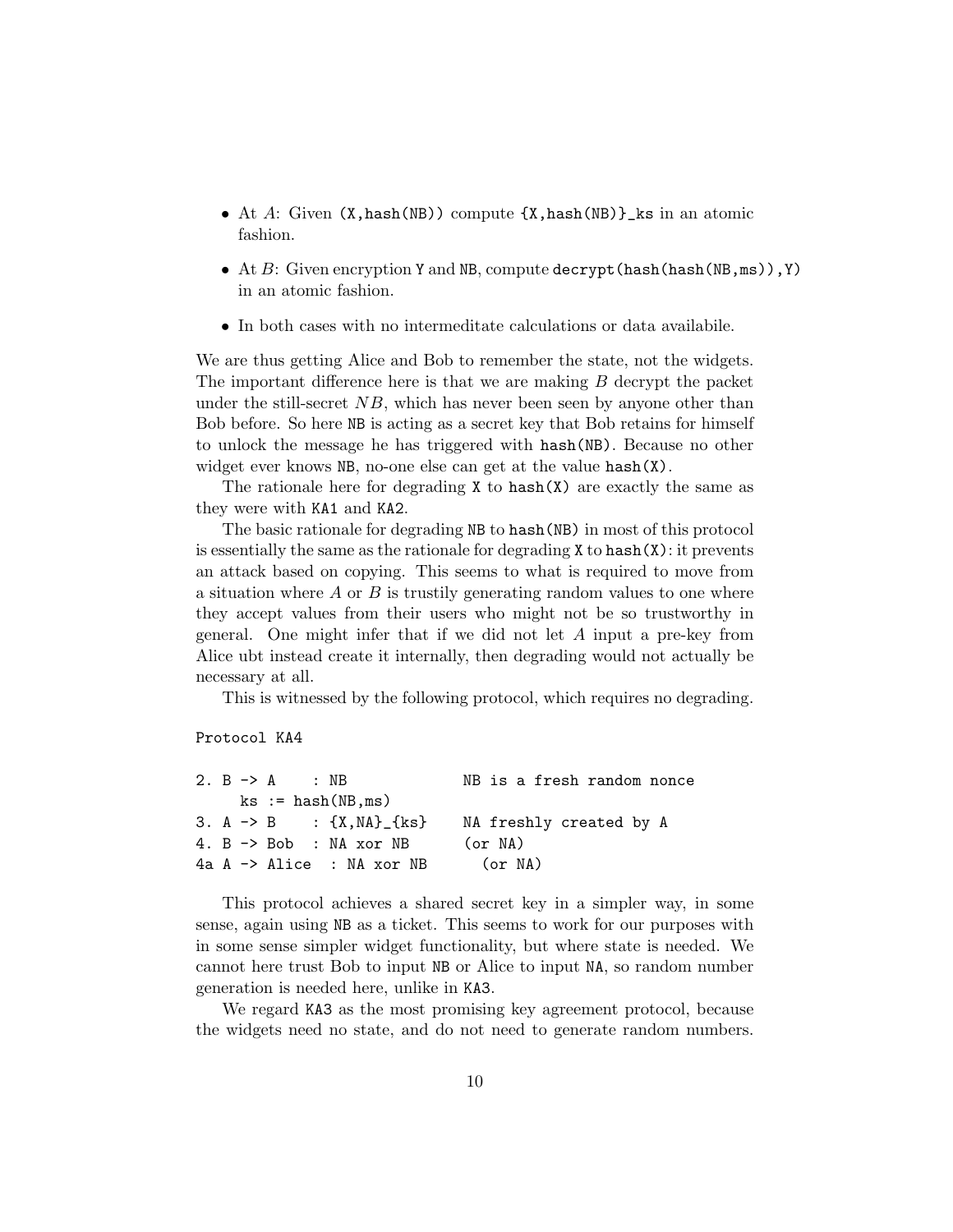What they do need to do is to keep the long term secret ms securely, and implement the compound functions implementing the encryption and decryption phases of the calculation, and not provide any of the component functions making these up.

#### 5 Verification

The protocols described in this paper look very much like the ones that we have been putting through protocol verifiers for years. The main novelties are

- The role of widgets as trusted computing cores for whom we do not trust the owners.
- The lack of reliable identities at a level at which the protocols and widgets are meant to work.

In a CSP/Casper model the natural way to analyse the stateless widgets version of the protocol is to build all of the capabilities of a widget usable for (say) protocol KA3 into the intruder model. Thus if the intruder posesses  $\{X, Y\}$  then we can deduce  $\{X, Y\}$  {hash(Y,ms)} and if it possesses {X,hash(NB)}\_{hash(hash(NB),ms)} and NB then it can deduce hash(X)

All this is, of course, in addition to the usual rules of an intruder. Thus stateless widgets seem to fit in well, simply treating the widgets as what they in effect are, a type of oracle.

Widgets that have internal state really need to be treated as trustworthy participants in the protocol, and we need to allow for an unbounded number of them to be present, reason that somme small number such as 2 is sufficient, or prove limited results on how many our models allow for. This situation is, or course, very similar to the problem of reasoning about many parallel sessions of a cryptoprotocol as was done in [12, 3], for example. We leave the resolution of that case to future research.

The question of whether widgets do or do not have internal state also affects how one programs the actions of the likes of Alice and Bob in the network. Just as in their availability to the intruder discussed above, a stateless widget used by a trustworthy agent does not need a separate process to implement it, whereas a stateful one probably does. We would possibly avoid the last issues if Alice and Bob were assumed to own only one widget each.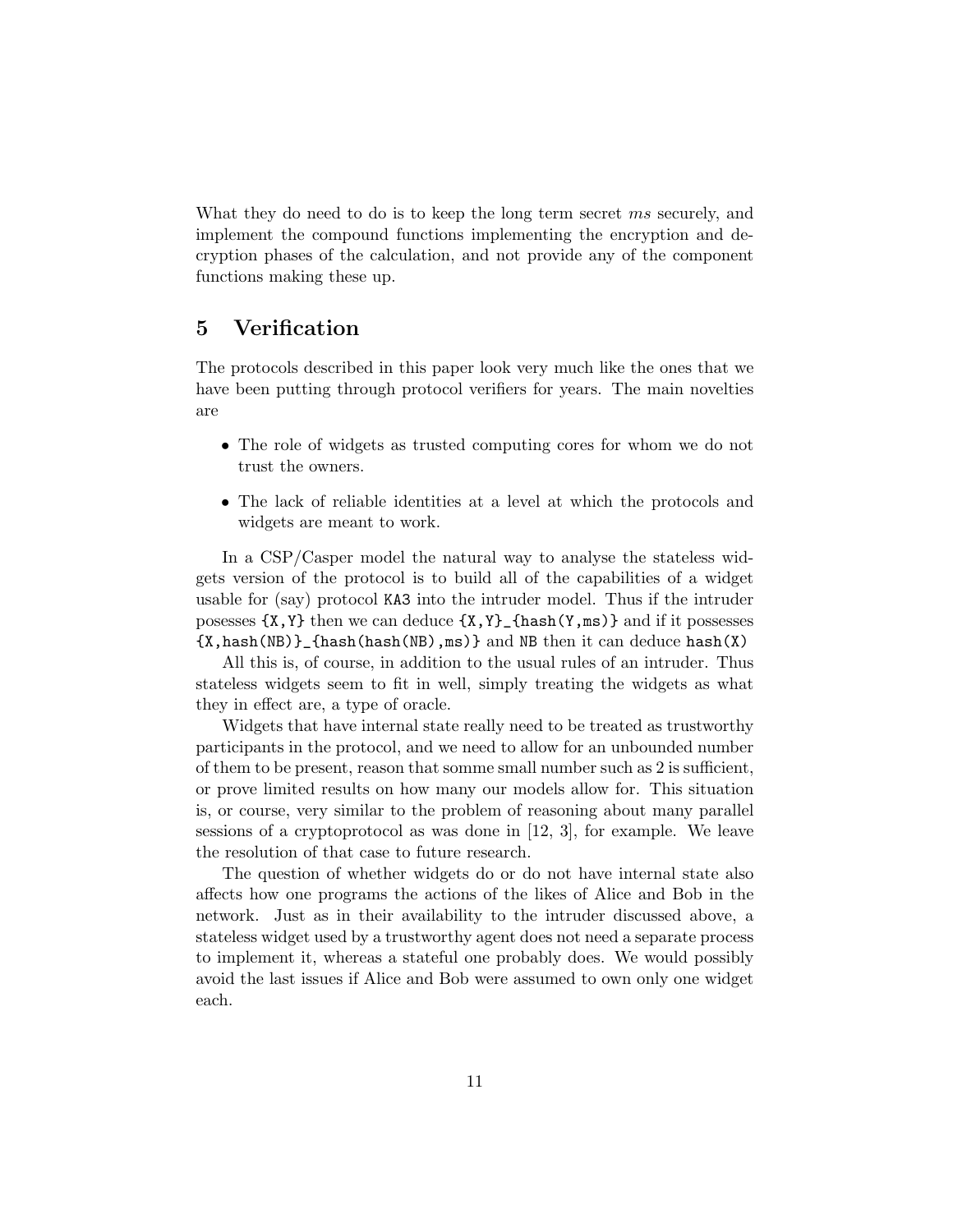# 6 Conclusions and further thoughts

This is at least an interesting thought experiment into how to achieve key exchange in unusual ways. How practical it is will depend on the possibility of resisting reverse engineering.

We have similarly provided approaches to asymmetric cryptography: see [13], where we will go into more detail about reverse engineering. There are existing discussions of this, including [4].

Clearly the ideas developed here are closely related to those of trustworthy computing and trusted execution environments.

We observed that non-stateful widgets will fit smoothly into the establoshed methods of verifying cryptoprotocols, but that stateful ones might pose more of a challenge.

# References

- [1] Armando, Alessandro, et al. "The AVISPA tool for the automated validation of internet security protocols and applications." International conference on computer aided verification. Springer, Berlin, Heidelberg, 2005.
- [2] Cerf, Nicolas J., Marc Levy, and Gilles Van Assche. "Quantum distribution of Gaussian keys using squeezed states." Physical Review A 63.5 (2001).
- [3] Chevalier, Yannick, and Laurent Vigneron. "Automated unbounded verification of security protocols." International conference on computer aided verification. Springer, Berlin, Heidelberg, 2002.
- [4] Brice Colombier, Lilian Bossuet. A Survey of hardware protection of design data for integrated circuits and intellectual properties. IET Computers & Digital Techniques, Institution of Engineering and Technology, 2014, 8 (6), pp.274287.
- [5] Cremers, Cas JF. "The scyther tool: Verification, falsification, and analysis of security protocols." International Conference on Computer Aided Verification. Springer, Berlin, Heidelberg, 2008.
- [6] Lowe, Gavin. "Breaking and fixing the Needham-Schroeder public-key protocol using FDR." International Workshop on Tools and Algorithms for the Construction and Analysis of Systems. Springer, Berlin, Heidelberg, 1996.